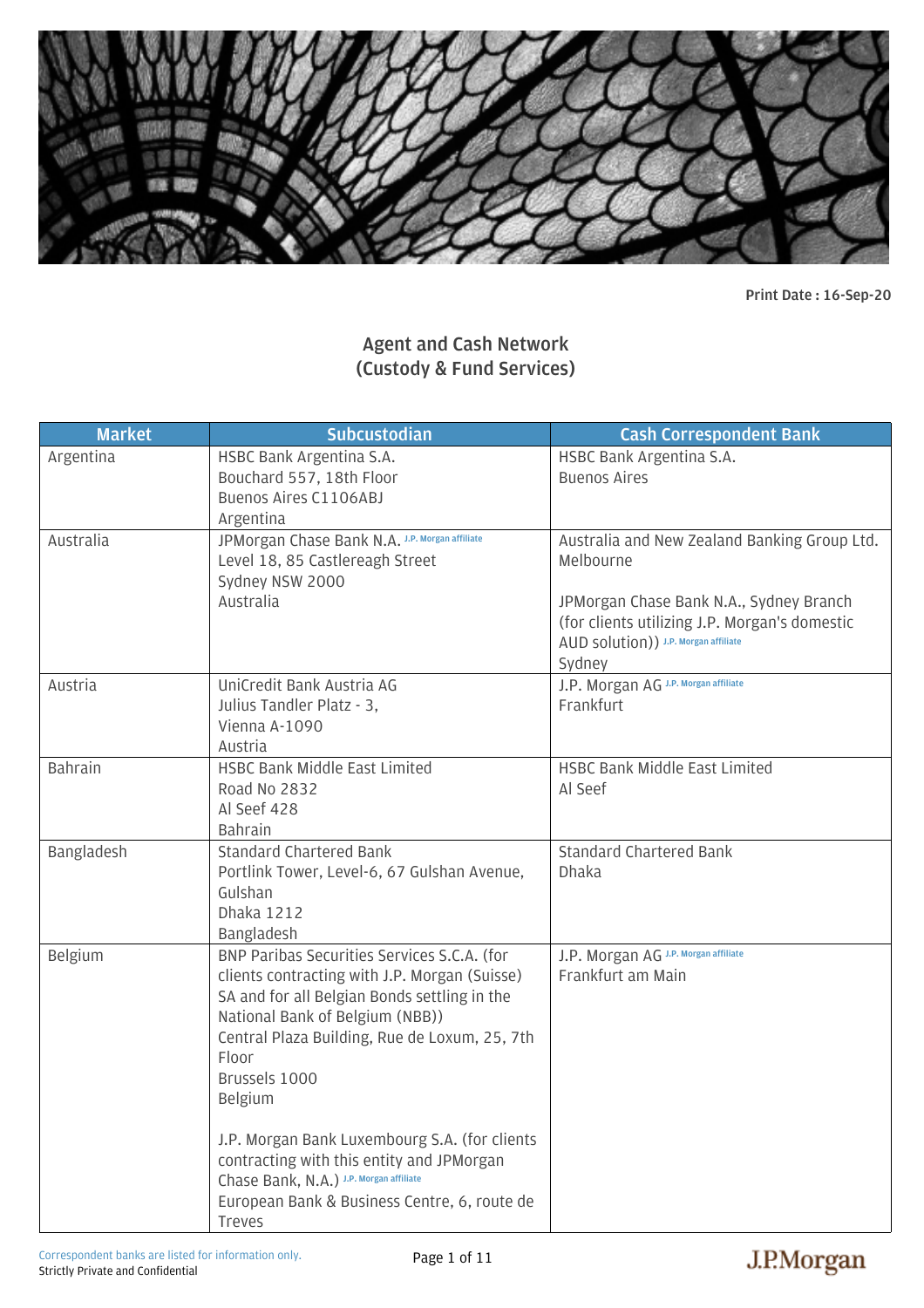| <b>Market</b>                                                                                                             | <b>Subcustodian</b>                                                                                                                                                                                                                                                  | <b>Cash Correspondent Bank</b>                                                                                                                                                                                                                               |
|---------------------------------------------------------------------------------------------------------------------------|----------------------------------------------------------------------------------------------------------------------------------------------------------------------------------------------------------------------------------------------------------------------|--------------------------------------------------------------------------------------------------------------------------------------------------------------------------------------------------------------------------------------------------------------|
|                                                                                                                           | Senningerberg L-2633<br>Luxembourg                                                                                                                                                                                                                                   |                                                                                                                                                                                                                                                              |
|                                                                                                                           | J.P. Morgan Bank (Ireland) PLC (for clients<br>COntracting with this entity) J.P. Morgan affiliate<br>200 Capital Dock, 79 Sir John Rogerson's Quay<br>Dublin DO2 RK57<br>Ireland                                                                                    |                                                                                                                                                                                                                                                              |
| Bermuda                                                                                                                   | HSBC Bank Bermuda Limited<br>37 Front Street<br>Hamilton HM 11<br>Bermuda                                                                                                                                                                                            | <b>HSBC Bank Bermuda Limited</b><br>Hamilton                                                                                                                                                                                                                 |
| <b>Botswana</b>                                                                                                           | Standard Chartered Bank Botswana Limited<br>5th Floor, Standard House, P.O. Box 496,<br>Queens Road, The Mall<br>Gaborone<br>Botswana                                                                                                                                | Standard Chartered Bank Botswana Limited<br>Gaborone                                                                                                                                                                                                         |
| <b>Brazil</b>                                                                                                             | J.P. Morgan S.A. DTVM J.P. Morgan affiliate<br>Av. Brigadeiro Faria Lima, 3729, Floor 06<br>Sao Paulo SP 04538 905<br><b>Brazil</b>                                                                                                                                  | J.P. Morgan S.A. DTVM J.P. Morgan affiliate<br>Sao Paulo                                                                                                                                                                                                     |
| <b>Bulgaria</b>                                                                                                           | Citibank Europe plc<br>Serdika Offices, 10th Floor, 48 Sitnyakovo<br><b>B</b> lvd<br>Sofia 1505<br><b>Bulgaria</b>                                                                                                                                                   | ING Bank N.V.<br>Sofia                                                                                                                                                                                                                                       |
| Canada                                                                                                                    | CIBC Mellon Trust Company (Note: Clients<br>please refer to your issued settlement<br>instructions)<br>1 York Street, Suite 900<br>Toronto Ontario M5J 0B6<br>Canada                                                                                                 | Canadian Imperial Bank of Commerce (For<br>clients utilizing J.P. Morgan's domestic CAD<br>solution)<br>Toronto<br>Royal Bank of Canada<br>Toronto                                                                                                           |
|                                                                                                                           | Royal Bank of Canada (Note: Clients please<br>refer to your issued settlement instructions)<br>155 Wellington Street West<br>Toronto M5V 3L3<br>Canada                                                                                                               |                                                                                                                                                                                                                                                              |
| Chile                                                                                                                     | Banco Santander Chile<br>Bandera 140<br>Santiago<br>Chile                                                                                                                                                                                                            | Banco Santander Chile<br>Santiago                                                                                                                                                                                                                            |
| China A-Share<br><b>Please refer to your Client</b><br><b>Relationship Team for</b><br>additional subcustodial<br>options | JPMorgan Chase Bank (China) Company<br>Limited (Note: Clients please refer to your<br>issued settlement instructions) J.P. Morgan affiliate<br>41st floor, Park Place, No. 1601, West Nanjing<br>Road, Jingan District<br>Shanghai<br>The People's Republic of China | JPMorgan Chase Bank (China) Company<br>Limited (Note: Clients please refer to your<br><b>issued settlement instructions)</b> J.P. Morgan affiliate<br>Shanghai<br>HSBC Bank (China) Company Limited (Note:<br>Clients please refer to your issued settlement |
|                                                                                                                           | HSBC Bank (China) Company Limited (Note:<br>Clients please refer to your issued settlement<br>instructions)<br>33/F, HSBC Building, Shanghai IFC, 8 Century<br>Avenue, Pudong<br>Shanghai 200120                                                                     | instructions)<br>Shanghai                                                                                                                                                                                                                                    |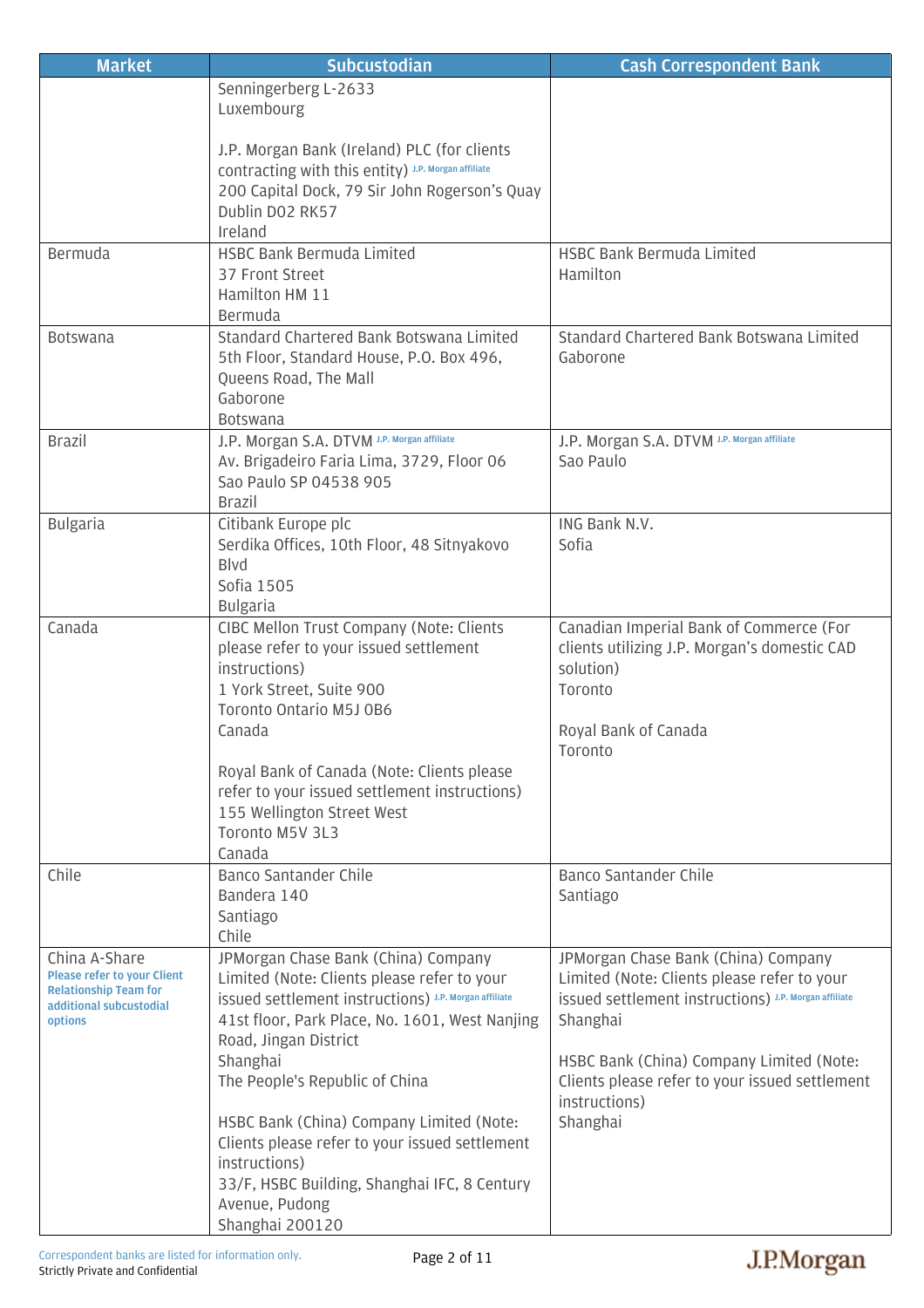| <b>Market</b>                                          | <b>Subcustodian</b>                                | <b>Cash Correspondent Bank</b>                   |
|--------------------------------------------------------|----------------------------------------------------|--------------------------------------------------|
|                                                        | The People's Republic of China                     |                                                  |
| China B-Share                                          | HSBC Bank (China) Company Limited                  | JPMorgan Chase Bank, N.A. J.P. Morgan affiliate  |
|                                                        | 33/F, HSBC Building, Shanghai IFC, 8 Century       | New York                                         |
|                                                        | Avenue, Pudong                                     |                                                  |
|                                                        | Shanghai 200120                                    | JPMorgan Chase Bank, N.A. J.P. Morgan affiliate  |
|                                                        | The People's Republic of China                     | Hong Kong                                        |
| China Connect                                          | JPMorgan Chase Bank, N.A. J.P. Morgan affiliate    | JPMorgan Chase Bank, N.A., Hong Kong J.P. Morgan |
|                                                        | 18th Floor Tower 2, The Quayside, 77 Hoi Bun       | affiliate                                        |
|                                                        | Road, Kwun Tong                                    |                                                  |
|                                                        | Hong Kong                                          |                                                  |
| Colombia                                               | Cititrust Colombia S.A.                            | Cititrust Colombia S.A.                          |
|                                                        | Carrera 9 A #99-02, 3rd Floor                      | Bogota                                           |
|                                                        | <b>Bogota</b>                                      |                                                  |
|                                                        | Colombia                                           |                                                  |
| Costa Rica                                             | Banco BCT S.A.                                     | Banco BCT S.A.                                   |
| Restricted service only.<br><b>Please contact your</b> | 150 Metros Norte de la Catedral                    | San Jose                                         |
| <b>Relationship Manager for</b>                        | Metropolitana, Edificio BCT                        |                                                  |
| further information                                    | San Jose                                           |                                                  |
|                                                        | Costa Rica                                         |                                                  |
| Croatia                                                | Privredna banka Zagreb d.d.                        | Zagrebacka banka d.d.                            |
|                                                        | Radnicka cesta 50                                  | Zagreb                                           |
|                                                        | Zagreb 10000                                       |                                                  |
|                                                        | Croatia                                            |                                                  |
| Cyprus                                                 | <b>HSBC France Athens Branch</b>                   | J.P. Morgan AG J.P. Morgan affiliate             |
|                                                        | 109-111, Messogion Ave.                            | Frankfurt am Main                                |
|                                                        | <b>Athens 11526</b>                                |                                                  |
|                                                        | Greece                                             |                                                  |
| Czech Republic                                         | UniCredit Bank Czech Republic and Slovakia,        | eskoslovenská obchodní banka a.s.                |
|                                                        | a.s.                                               | Prague                                           |
|                                                        | BB Centrum - FILADELFIE, Zeletavska 1525-1,        |                                                  |
|                                                        | Prague 1<br>Prague 140 92                          |                                                  |
|                                                        | Czech Republic                                     |                                                  |
| Denmark                                                | Nordea Bank Abp                                    | Nordea Bank Abp                                  |
|                                                        | Christiansbro, Strandgade 3, P.O. Box 850          | Copenhagen                                       |
|                                                        | Copenhagen DK-0900                                 |                                                  |
|                                                        | Denmark                                            |                                                  |
| Egypt                                                  | Citibank N.A., Egypt                               | Citibank N.A., Egypt                             |
|                                                        | Boomerang Building, Plot 46, Zone J, 1st           | New Cairo                                        |
|                                                        | district, 5th Settlement,                          |                                                  |
|                                                        | New Cairo 11511                                    |                                                  |
|                                                        | Egypt                                              |                                                  |
| Estonia                                                | Access to the market via Clearstream Banking       | J.P. Morgan AG J.P. Morgan affiliate             |
|                                                        | S.A., Luxembourg in its capacity as                | Frankfurt am Main                                |
|                                                        | <b>International Central Securities Depository</b> |                                                  |
|                                                        |                                                    |                                                  |
|                                                        |                                                    |                                                  |
| Finland                                                | Nordea Bank Abp                                    | J.P. Morgan AG J.P. Morgan affiliate             |
|                                                        | Satamaradankatu 5                                  | Frankfurt am Main                                |
|                                                        | Helsinki FIN-00020 Nordea                          |                                                  |
|                                                        | Finland                                            |                                                  |
| France                                                 | BNP Paribas Securities Services S.C.A. (for        | J.P. Morgan AG J.P. Morgan affiliate             |
|                                                        | clients contracting with J.P. Morgan (Suisse)      | Frankfurt am Main                                |
|                                                        | SA and for Physical Securities and Ordre de        |                                                  |
|                                                        | Mouvement (ODMs) held by clients)                  |                                                  |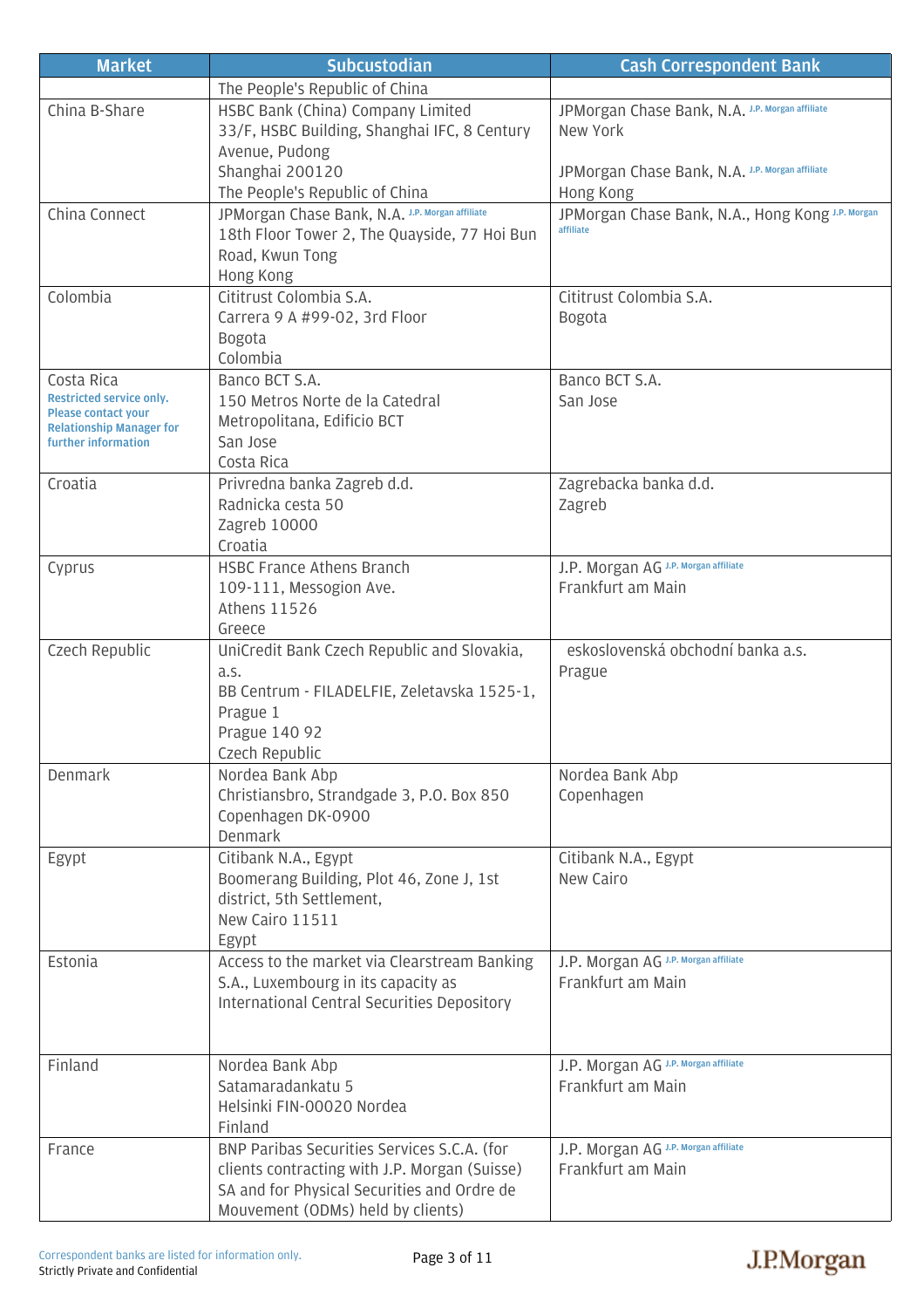| <b>Market</b>                                                 | <b>Subcustodian</b>                                                                                  | <b>Cash Correspondent Bank</b>                            |
|---------------------------------------------------------------|------------------------------------------------------------------------------------------------------|-----------------------------------------------------------|
|                                                               | 3, Rue d'Antin                                                                                       |                                                           |
|                                                               | Paris 75002                                                                                          |                                                           |
|                                                               | France                                                                                               |                                                           |
|                                                               |                                                                                                      |                                                           |
|                                                               | J.P. Morgan Bank Luxembourg S.A. (for clients<br>contracting with this entity and JPMorgan           |                                                           |
|                                                               | Chase Bank, N.A.) J.P. Morgan affiliate                                                              |                                                           |
|                                                               | European Bank & Business Centre, 6, route de                                                         |                                                           |
|                                                               | <b>Treves</b>                                                                                        |                                                           |
|                                                               | Senningerberg L-2633                                                                                 |                                                           |
|                                                               | Luxembourg                                                                                           |                                                           |
|                                                               |                                                                                                      |                                                           |
|                                                               | J.P. Morgan Bank (Ireland) PLC (for clients                                                          |                                                           |
|                                                               | COntracting with this entity) J.P. Morgan affiliate<br>200 Capital Dock, 79 Sir John Rogerson's Quay |                                                           |
|                                                               | Dublin DO2 RK57                                                                                      |                                                           |
|                                                               | Ireland                                                                                              |                                                           |
| Germany                                                       | J.P. Morgan AG (for domestic German custody                                                          | J.P. Morgan AG J.P. Morgan affiliate                      |
|                                                               | Clients only) J.P. Morgan affiliate                                                                  | Frankfurt am Main                                         |
|                                                               | Taunustor 1 (TaunusTurm)                                                                             |                                                           |
|                                                               | Frankfurt am Main 60310                                                                              |                                                           |
|                                                               | Germany                                                                                              |                                                           |
|                                                               | Deutsche Bank AG                                                                                     |                                                           |
|                                                               | Alfred-Herrhausen-Allee 16-24                                                                        |                                                           |
|                                                               | Eschborn D-65760                                                                                     |                                                           |
|                                                               | Germany                                                                                              |                                                           |
| Ghana                                                         | Standard Chartered Bank Ghana Limited                                                                | Standard Chartered Bank Ghana Limited                     |
|                                                               | Accra High Street, P.O. Box 768                                                                      | Accra                                                     |
|                                                               | Accra                                                                                                |                                                           |
|                                                               | Ghana                                                                                                |                                                           |
| Greece                                                        | <b>HSBC France Athens Branch</b>                                                                     | J.P. Morgan AG J.P. Morgan affiliate<br>Frankfurt am Main |
|                                                               | 109-111, Messogion Ave.<br><b>Athens 11526</b>                                                       |                                                           |
|                                                               | Greece                                                                                               |                                                           |
| Hong Kong                                                     | JPMorgan Chase Bank, N.A. J.P. Morgan affiliate                                                      | JPMorgan Chase Bank, N.A., Hong Kong J.P. Morgan          |
|                                                               | 18th Floor Tower 2, The Quayside, 77 Hoi Bun                                                         | affiliate                                                 |
|                                                               | Road, Kwun Tong                                                                                      |                                                           |
|                                                               | Hong Kong                                                                                            |                                                           |
| Hungary                                                       | Deutsche Bank AG                                                                                     | UniCredit Bank Hungary Zrt.                               |
|                                                               | Hold utca 27                                                                                         |                                                           |
|                                                               | Budapest H-1054<br>Hungary                                                                           |                                                           |
| Iceland                                                       | Islandsbanki hf.                                                                                     | Islandsbanki hf.                                          |
| Restricted service only.                                      | Kirkjusandur 2                                                                                       | Reykjavik                                                 |
| <b>Please contact your</b><br><b>Relationship Manager for</b> | Reykjavik IS-155                                                                                     |                                                           |
| further information                                           | Iceland                                                                                              |                                                           |
| India                                                         | JPMorgan Chase Bank, N.A. J.P. Morgan affiliate                                                      | JPMorgan Chase Bank, N.A. J.P. Morgan affiliate           |
|                                                               | 6th Floor, Paradigm B Wing, Mindspace, Malad                                                         | Mumbai                                                    |
|                                                               | (West)                                                                                               |                                                           |
|                                                               | Mumbai 400 064<br>India                                                                              |                                                           |
| Indonesia                                                     | PT Bank HSBC Indonesia                                                                               | PT Bank HSBC Indonesia                                    |
|                                                               | WTC 3 Building - 8th floor                                                                           | Jakarta                                                   |
|                                                               | Jl. Jenderal Sudirman Kav. 29-31                                                                     |                                                           |
|                                                               | Jakarta 12920                                                                                        |                                                           |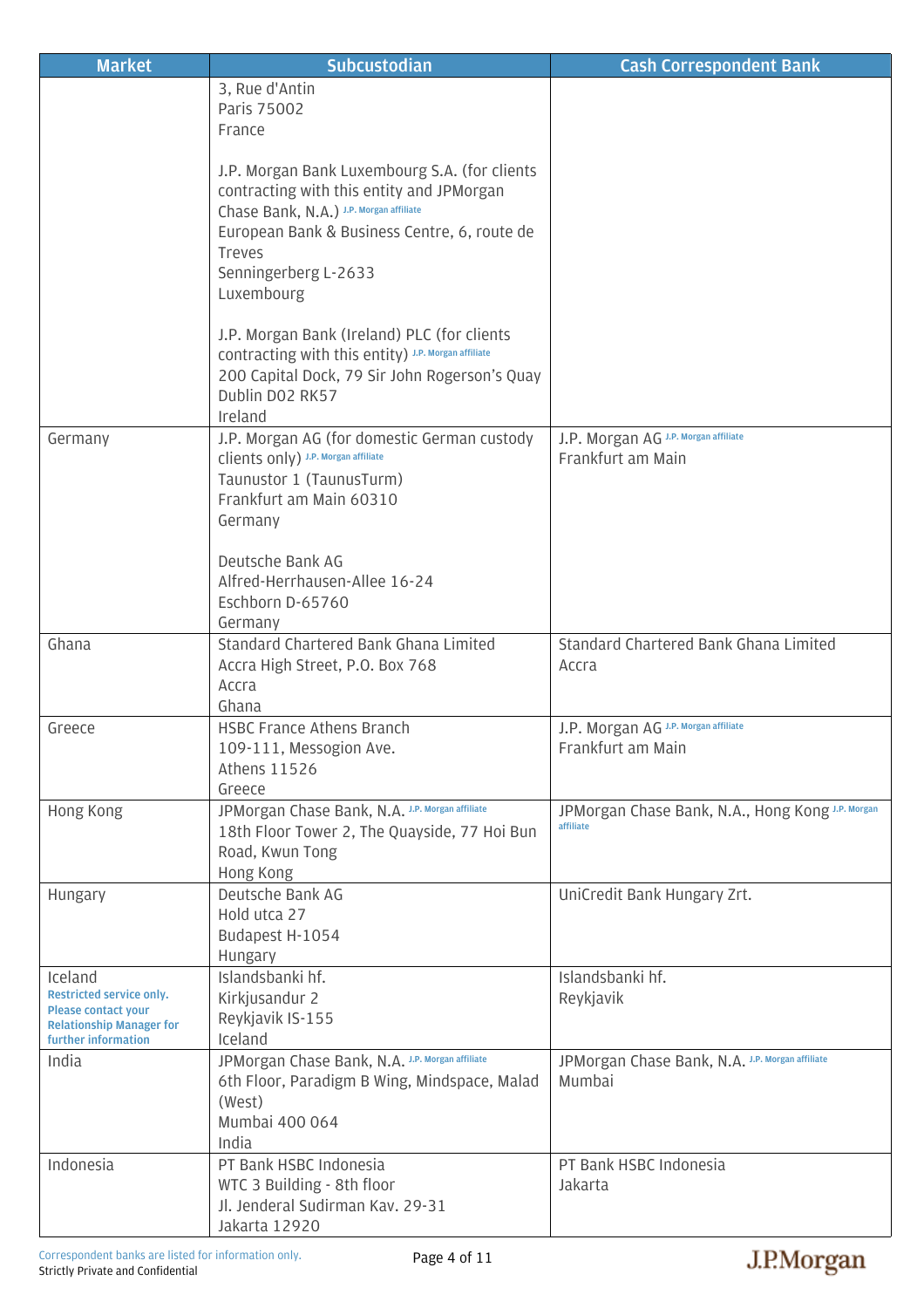| <b>Market</b> | <b>Subcustodian</b>                                                           | <b>Cash Correspondent Bank</b>                  |
|---------------|-------------------------------------------------------------------------------|-------------------------------------------------|
|               | Indonesia                                                                     |                                                 |
| Ireland       | JPMorgan Chase Bank, N.A. J.P. Morgan affiliate                               | J.P. Morgan AG J.P. Morgan affiliate            |
|               | 25 Bank Street Canary Wharf                                                   | Frankfurt am Main                               |
|               | London E14 5JP                                                                |                                                 |
|               | United Kingdom                                                                |                                                 |
| Israel        | Bank Leumi le-Israel B.M.                                                     | Bank Leumi le-Israel B.M.                       |
|               | 35, Yehuda Halevi Street<br><b>Tel Aviv 65136</b>                             | <b>Tel Aviv</b>                                 |
|               | Israel                                                                        |                                                 |
| Italy         | J.P. Morgan Bank (Ireland) PLC (for clients                                   | J.P. Morgan AG J.P. Morgan affiliate            |
|               | contracting with this entity. Clients contracting                             | Frankfurt am Main                               |
|               | with J.P. Morgan Bank Luxembourg S.A. please                                  |                                                 |
|               | refer to your issued settlement instructions) J.P.<br><b>Morgan affiliate</b> |                                                 |
|               | 200 Capital Dock, 79 Sir John Rogerson's Quay                                 |                                                 |
|               | Dublin DO2 RK57                                                               |                                                 |
|               | Ireland                                                                       |                                                 |
|               | BNP Paribas Securities Services S.C.A. (for                                   |                                                 |
|               | clients contracting with J.P. Morgan Chase                                    |                                                 |
|               | Bank, N.A. and J.P. Morgan (Suisse) SA. Clients                               |                                                 |
|               | contracting with J.P. Morgan Bank                                             |                                                 |
|               | Luxembourg S.A. please refer to your issued                                   |                                                 |
|               | settlement instructions)                                                      |                                                 |
|               | Piazza Lina Bo Bardi 3<br><b>Milan 20124</b>                                  |                                                 |
|               | Italy                                                                         |                                                 |
| Japan         | Mizuho Bank Ltd. (Note: Clients please refer to                               | JPMorgan Chase Bank, N.A. J.P. Morgan affiliate |
|               | your issued settlement instructions)                                          | Tokyo                                           |
|               | 2-15-1, Konan, Minato-ku                                                      |                                                 |
|               | Tokyo 108-6009                                                                |                                                 |
|               | Japan                                                                         |                                                 |
|               | MUFG Bank, Ltd. (Note: Clients please refer to                                |                                                 |
|               | your issued settlement instructions)                                          |                                                 |
|               | 1-3-2 Nihombashi Hongoku-cho, Chuo-ku                                         |                                                 |
|               | Tokyo 103-0021                                                                |                                                 |
|               | Japan                                                                         |                                                 |
| Jordan        | <b>Standard Chartered Bank</b><br>Shmeissani Branch, Al-Thagafa Street,       | <b>Standard Chartered Bank</b><br>Amman         |
|               | Building #2 P.O. Box 926190                                                   |                                                 |
|               | Amman                                                                         |                                                 |
|               | Jordan                                                                        |                                                 |
| Kazakhstan    | Citibank Kazakhstan JSC                                                       | Subsidiary Bank Sberbank of Russia Joint        |
|               | Park Palace, Building A, Floor 2, 41 Kazybek Bi                               | <b>Stock Company</b>                            |
|               | <b>Almaty 050010</b>                                                          | Almaty                                          |
| Kenya         | Kazakhstan<br>Standard Chartered Bank Kenya Limited                           | Standard Chartered Bank Kenya Limited           |
|               | Chiromo, 48 Westlands Road                                                    | Nairobi                                         |
|               | Nairobi 00100                                                                 |                                                 |
|               | Kenya                                                                         |                                                 |
| Kuwait        | <b>HSBC Bank Middle East Limited</b>                                          | HSBC Bank Middle East Limited                   |
|               | Al Hamra Tower, Abdulaziz Al Sager Street                                     | Kuwait City                                     |
|               | Sharq Area                                                                    |                                                 |
|               | Kuwait City                                                                   |                                                 |
|               | Kuwait                                                                        |                                                 |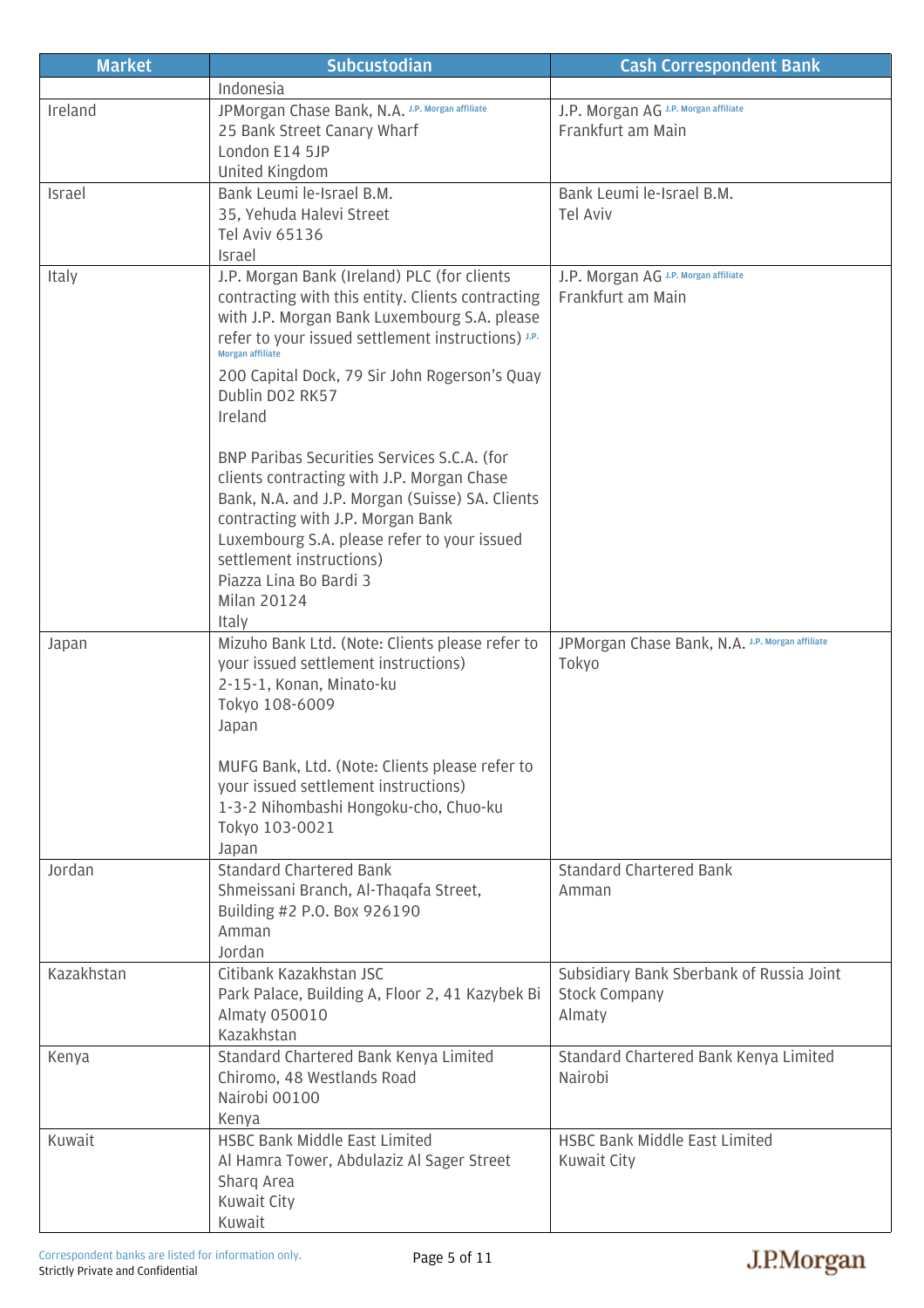| <b>Market</b>                                                                                                              | <b>Subcustodian</b>                                                                                                                                                                                                                                                                                                                                                    | <b>Cash Correspondent Bank</b>                                    |
|----------------------------------------------------------------------------------------------------------------------------|------------------------------------------------------------------------------------------------------------------------------------------------------------------------------------------------------------------------------------------------------------------------------------------------------------------------------------------------------------------------|-------------------------------------------------------------------|
| Latvia                                                                                                                     | Access to the market via Clearstream Banking<br>S.A., Luxembourg in its capacity as<br>International Central Securities Depository                                                                                                                                                                                                                                     | J.P. Morgan AG J.P. Morgan affiliate<br>Frankfurt am Main         |
| Lithuania                                                                                                                  | Access to the market via Clearstream Banking<br>S.A., Luxembourg in its capacity as<br><b>International Central Securities Depository</b>                                                                                                                                                                                                                              | J.P. Morgan AG J.P. Morgan affiliate<br>Frankfurt am Main         |
| Luxembourg                                                                                                                 | BNP Paribas Securities Services S.C.A.<br>60 Avenue John F. Kennedy<br>Luxembourg L-1855<br>Luxembourg                                                                                                                                                                                                                                                                 | J.P. Morgan AG J.P. Morgan affiliate<br>Frankfurt am Main         |
| Malawi<br>Restricted service only.<br><b>Please contact your</b><br><b>Relationship Manager for</b><br>further information | <b>Standard Bank PLC</b><br>Kaomba Centre, Cnr Glyn Jones Road &<br>Victoria Avenue, P.O. Box 1111<br>Blantyre<br>Malawi                                                                                                                                                                                                                                               | <b>Standard Bank PLC</b><br>Blantyre                              |
| Malaysia                                                                                                                   | HSBC Bank Malaysia Berhad<br>2 Leboh Ampang, 12th Floor, South Tower<br>Kuala Lumpur 50100<br>Malaysia                                                                                                                                                                                                                                                                 | HSBC Bank Malaysia Berhad<br>Kuala Lumpur                         |
| Mauritius                                                                                                                  | The Hongkong and Shanghai Banking<br><b>Corporation Limited</b><br>HSBC Centre, 18 Cybercity<br>Ebene<br>Mauritius                                                                                                                                                                                                                                                     | The Hongkong and Shanghai Banking<br>Corporation Limited<br>Ebene |
| Mexico                                                                                                                     | Banco Nacional de Mexico S.A.<br>Act. Roberto Medellin No. 800 3er Piso Norte<br>Colonia Santa Fe<br>Mexico, D.F. 1210<br>Mexico                                                                                                                                                                                                                                       | Banco Santander (Mexico) S.A.<br>Ciudad de México, C.P.           |
| Morocco                                                                                                                    | Société Générale Marocaine de Banques<br>55 Boulevard Abdelmoumen<br>Casablanca 20100<br>Morocco                                                                                                                                                                                                                                                                       | Attijariwafa Bank S.A.<br>Casablanca                              |
| Namibia                                                                                                                    | Standard Bank Namibia Limited<br>Erf 137, Standard Bank Centre, Chasie Street,<br>Hill Top, Kleine Kuppe<br>Windhoek<br>Namibia                                                                                                                                                                                                                                        | The Standard Bank of South Africa Limited<br>Johannesburg         |
| Netherlands                                                                                                                | J.P. Morgan Bank Luxembourg S.A. (for clients<br>contracting with this entity and JPMorgan<br>Chase Bank, N.A.) J.P. Morgan affiliate<br>European Bank & Business Centre, 6, route de<br><b>Treves</b><br>Senningerberg L-2633<br>Luxembourg<br>BNP Paribas Securities Services S.C.A. (for<br>clients contracting with J.P. Morgan (Suisse)<br>SA)<br>Herengracht 595 | J.P. Morgan AG J.P. Morgan affiliate<br>Frankfurt am Main         |
|                                                                                                                            | Amsterdam 1017 CE<br>Netherlands                                                                                                                                                                                                                                                                                                                                       |                                                                   |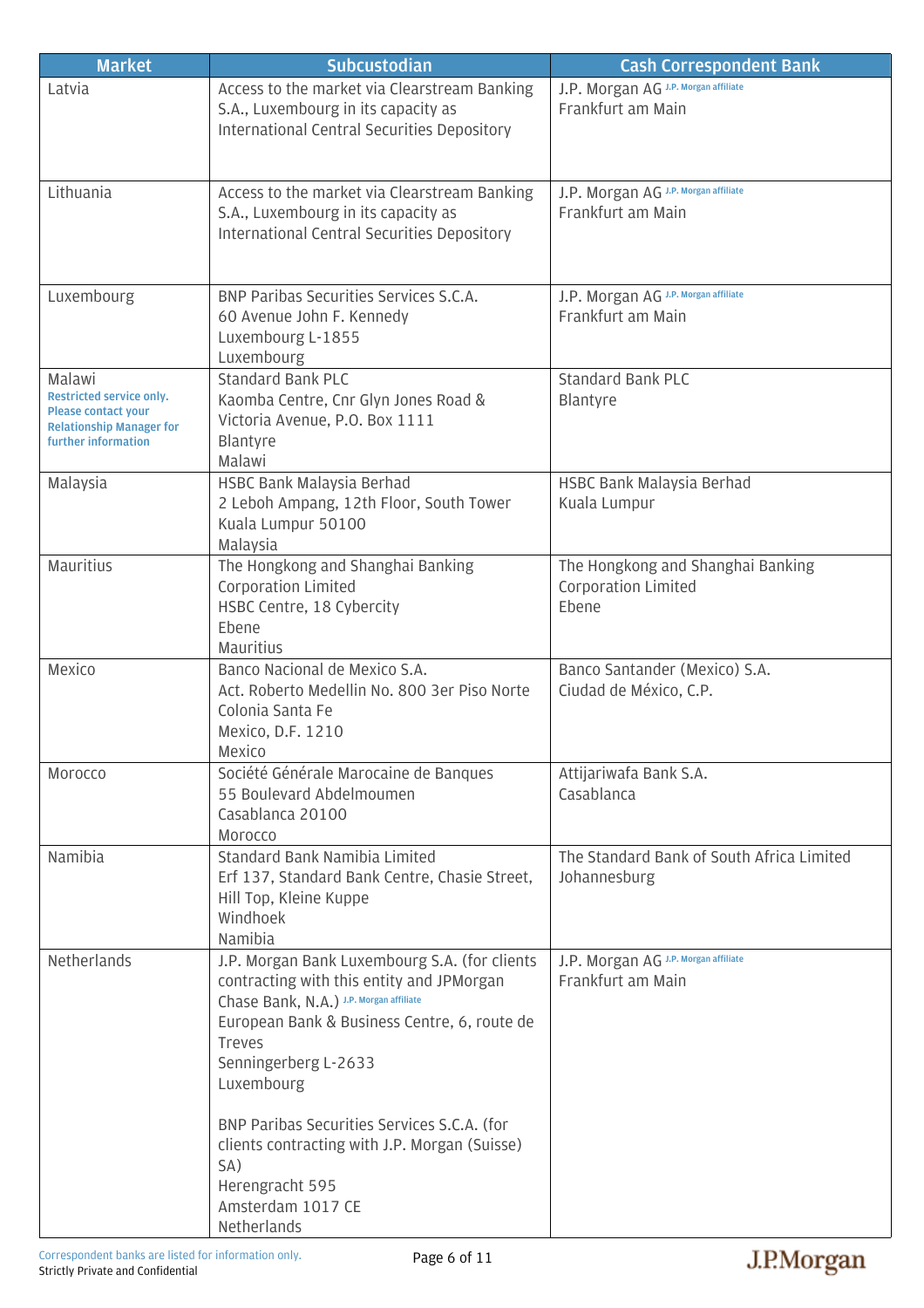| <b>Market</b> | <b>Subcustodian</b>                                                                                                                                                               | <b>Cash Correspondent Bank</b>                                                                                                                                                                         |
|---------------|-----------------------------------------------------------------------------------------------------------------------------------------------------------------------------------|--------------------------------------------------------------------------------------------------------------------------------------------------------------------------------------------------------|
|               | J.P. Morgan Bank (Ireland) PLC (for clients<br>COntracting with this entity) J.P. Morgan affiliate<br>200 Capital Dock, 79 Sir John Rogerson's Quay<br>Dublin DO2 RK57<br>Ireland |                                                                                                                                                                                                        |
| New Zealand   | JPMorgan Chase Bank, N.A. J.P. Morgan affiliate<br>Level 13, 2 Hunter Street<br>Wellington 6011<br>New Zealand                                                                    | JPMorgan Chase Bank, N.A. New Zealand<br>Branch (for clients utilizing J.P. Morgan's<br>domestic NZD solution) J.P. Morgan affiliate<br>Wellington<br><b>Westpac Banking Corporation</b><br>Wellington |
| Nigeria       | <b>Stanbic IBTC Bank Plc</b><br>Plot 1712, Idejo Street Victoria Island<br>Lagos<br>Nigeria                                                                                       | Stanbic IBTC Bank Plc<br>Lagos                                                                                                                                                                         |
| Norway        | Nordea Bank Abp<br>Essendropsgate 7, P.O. Box 1166<br>Oslo NO-0107<br>Norway                                                                                                      | Nordea Bank Abp<br>Oslo                                                                                                                                                                                |
| Oman          | HSBC Bank Oman S.A.O.G.<br>2nd Floor Al Khuwair<br>P.O. Box 1727<br>Seeb PC 111<br>Oman                                                                                           | HSBC Bank Oman S.A.O.G.<br>Seeb                                                                                                                                                                        |
| Pakistan      | Standard Chartered Bank (Pakistan) Limited<br>P.O. Box 4896, Ismail Ibrahim Chundrigar<br>Road<br>Karachi 74000<br>Pakistan                                                       | Standard Chartered Bank (Pakistan) Limited<br>Karachi                                                                                                                                                  |
| Peru          | Citibank del Perú S.A.<br>Canaval y Moreryra 480 Piso 3, San Isidro<br>San Isidro, L-27 L-27<br>Lima, Peru                                                                        | Banco de Crédito del Perú<br>Lima 012                                                                                                                                                                  |
| Philippines   | The Hongkong and Shanghai Banking<br><b>Corporation Limited</b><br>7/F HSBC Centre, 3058 Fifth Avenue West,<br><b>Bonifacio Global City</b><br>Taguig City 1634<br>Philippines    | The Hongkong and Shanghai Banking<br><b>Corporation Limited</b><br><b>Taguig City</b>                                                                                                                  |
| Poland        | Bank Handlowy w. Warszawie S.A.<br>ul. Senatorska 16<br>Warsaw 00-923<br>Poland                                                                                                   | mBank S.A.<br>Warsaw                                                                                                                                                                                   |
| Portugal      | BNP Paribas Securities Services S.C.A.<br>Avenida D.João II, Lote 1.18.01, Bloco B, 7º<br>andar<br>Lisbon 1998-028<br>Portugal                                                    | J.P. Morgan AG J.P. Morgan affiliate<br>Frankfurt am Main                                                                                                                                              |
| Qatar         | HSBC Bank Middle East Limited<br>Building 150, Airport Road<br>Doha<br>Qatar                                                                                                      | The Commercial Bank (P.Q.S.C.)<br>Doha                                                                                                                                                                 |
| Romania       | Citibank Europe plc                                                                                                                                                               | ING Bank N.V.                                                                                                                                                                                          |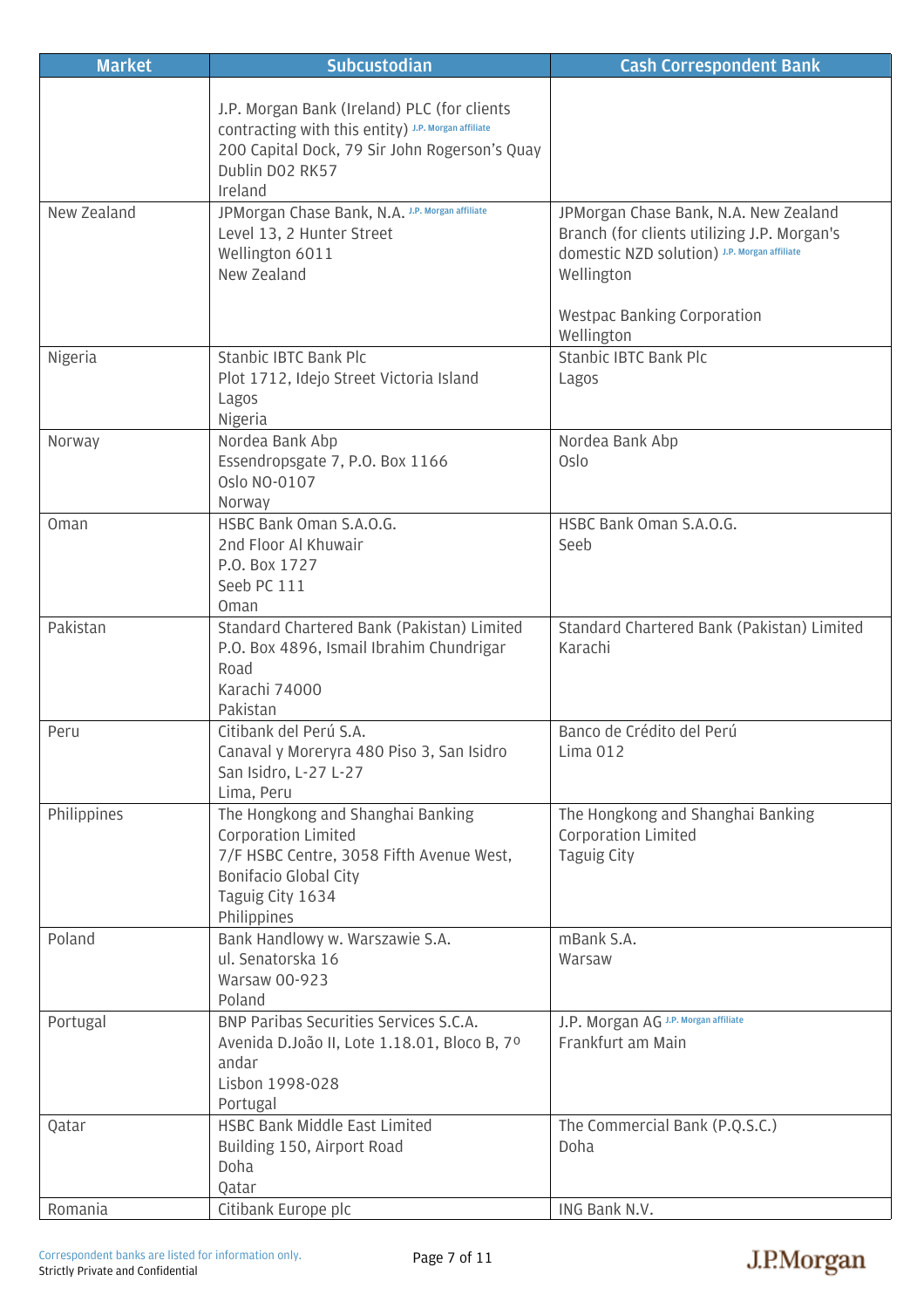| <b>Market</b>   | <b>Subcustodian</b>                                                                          | <b>Cash Correspondent Bank</b>                                                               |
|-----------------|----------------------------------------------------------------------------------------------|----------------------------------------------------------------------------------------------|
|                 | 145 Calea Victoriei, 1st District                                                            | <b>Bucharest</b>                                                                             |
|                 | Bucharest 10072                                                                              |                                                                                              |
|                 | Hungary                                                                                      |                                                                                              |
| Russia          | Commercial Bank "J.P. Morgan Bank                                                            | Sberbank of Russia                                                                           |
|                 | International" (Limited Liability Company) J.P.<br><b>Morgan affiliate</b>                   | Moscow                                                                                       |
|                 | 10, Butyrsky Val, White Square Business                                                      | JPMorgan Chase Bank, N.A. J.P. Morgan affiliate                                              |
|                 | Centre, Floor 12                                                                             | New York                                                                                     |
|                 | Moscow 125047                                                                                |                                                                                              |
|                 | Russia                                                                                       |                                                                                              |
| Saudi Arabia    | J.P. Morgan Saudi Arabia Company (Note:                                                      | JPMorgan Chase Bank, N.A. - Riyadh Branch J.P.                                               |
|                 | Clients please refer to your issued settlement                                               | <b>Morgan affiliate</b>                                                                      |
|                 | instructions) J.P. Morgan affiliate                                                          | Riyadh                                                                                       |
|                 | Al Faisaliah Tower, Level 8, P.O. Box 51907                                                  | The Saudi British Bank                                                                       |
|                 | Riyadh 11553                                                                                 | Riyadh                                                                                       |
|                 | Saudi Arabia                                                                                 |                                                                                              |
|                 | HSBC Saudi Arabia (Note: Clients please refer                                                |                                                                                              |
|                 | to your issued settlement instructions)                                                      |                                                                                              |
|                 | 2/F HSBC Building, 7267 Olaya Street North,                                                  |                                                                                              |
|                 | Al Murooj                                                                                    |                                                                                              |
|                 | Riyadh 12283-2255                                                                            |                                                                                              |
|                 | Saudi Arabia                                                                                 |                                                                                              |
| Serbia          | Unicredit Bank Srbija a.d.                                                                   | Unicredit Bank Srbija a.d.                                                                   |
|                 | Rajiceva 27-29                                                                               | Belgrade                                                                                     |
|                 | Belgrade 11000<br>Serbia                                                                     |                                                                                              |
| Singapore       | DBS Bank Ltd                                                                                 | Oversea-Chinese Banking Corporation                                                          |
|                 | 10 Toh Guan Road, DBS Asia Gateway, Level                                                    | Singapore                                                                                    |
|                 | $04-11(4B)$                                                                                  |                                                                                              |
|                 | Singapore 608838                                                                             |                                                                                              |
|                 | Singapore                                                                                    |                                                                                              |
| Slovak Republic | UniCredit Bank Czech Republic and Slovakia,                                                  | J.P. Morgan AG J.P. Morgan affiliate                                                         |
|                 | a.s.                                                                                         | Frankfurt am Main                                                                            |
|                 | Sancova 1/A                                                                                  |                                                                                              |
|                 | Bratislava SK-813 33<br>Slovak Republic                                                      |                                                                                              |
| Slovenia        | UniCredit Banka Slovenija d.d.                                                               | J.P. Morgan AG J.P. Morgan affiliate                                                         |
|                 | Smartinska 140                                                                               | Frankfurt am Main                                                                            |
|                 | Ljubljana SI-1000                                                                            |                                                                                              |
|                 | Slovenia                                                                                     |                                                                                              |
| South Africa    | <b>FirstRand Bank Limited</b>                                                                | The Standard Bank of South Africa Limited                                                    |
|                 | 1 Mezzanine Floor, 3 First Place, Bank City Cnr                                              | Johannesburg                                                                                 |
|                 | Simmonds and Jeppe Streets                                                                   |                                                                                              |
|                 | Johannesburg 2001                                                                            |                                                                                              |
| South Korea     | South Africa                                                                                 |                                                                                              |
|                 | Kookmin Bank Co. Ltd. (Note: Clients please<br>refer to your issued settlement instructions) | Kookmin Bank Co. Ltd. (Note: Clients please<br>refer to your issued settlement instructions) |
|                 | 84, Namdaemun-ro, Jung-gu                                                                    | Seoul                                                                                        |
|                 | Seoul 100-845                                                                                |                                                                                              |
|                 | South Korea                                                                                  | Standard Chartered Bank Korea Limited (Note:                                                 |
|                 |                                                                                              | Clients please refer to your issued settlement                                               |
|                 | Standard Chartered Bank Korea Limited (Note:                                                 | instructions)                                                                                |
|                 | Clients please refer to your issued settlement                                               | Seoul                                                                                        |
|                 | instructions)                                                                                |                                                                                              |
|                 | 47 Jongro, Jongro-Gu                                                                         |                                                                                              |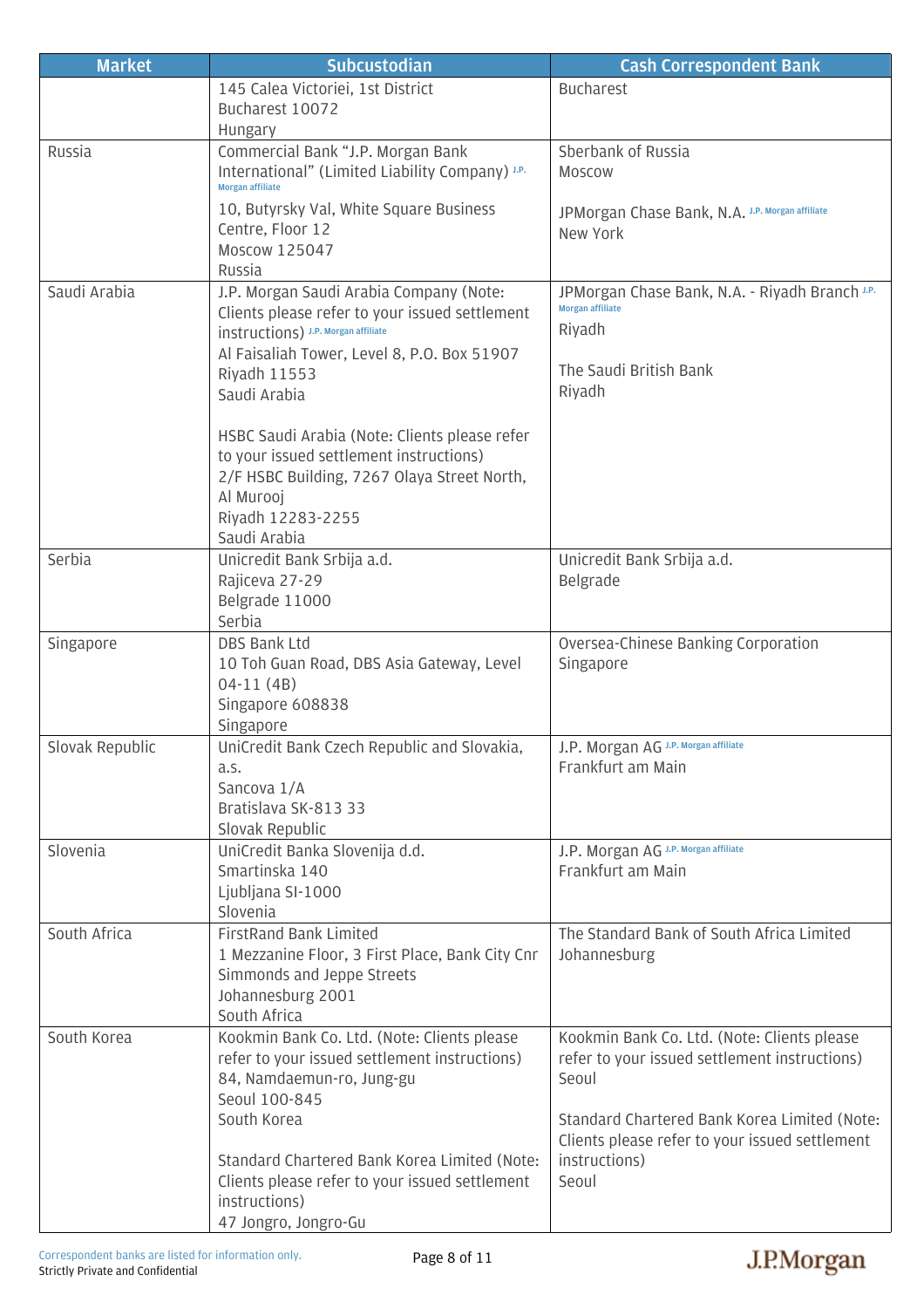| <b>Market</b>                                                 | <b>Subcustodian</b>                                                                      | <b>Cash Correspondent Bank</b>                  |
|---------------------------------------------------------------|------------------------------------------------------------------------------------------|-------------------------------------------------|
|                                                               | Seoul 3160                                                                               |                                                 |
|                                                               | South Korea                                                                              |                                                 |
| Spain                                                         | CACEIS Bank Spain, S.A.U.                                                                | J.P. Morgan AG J.P. Morgan affiliate            |
|                                                               | Parque Empresarial La Finca, Paseo Club<br>Deportivo 1, Edificio 4, Planta 2, Pozuelo de | Frankfurt am Main                               |
|                                                               | Alarcón                                                                                  |                                                 |
|                                                               | Madrid 28223                                                                             |                                                 |
|                                                               | Spain                                                                                    |                                                 |
| Sri Lanka                                                     | The Hongkong and Shanghai Banking                                                        | The Hongkong and Shanghai Banking               |
|                                                               | Corporation Limited                                                                      | <b>Corporation Limited</b>                      |
|                                                               | 24 Sir Baron Jayatillaka Mawatha                                                         | Colombo                                         |
|                                                               | Colombo 1<br>Sri Lanka                                                                   |                                                 |
| Sweden                                                        | Nordea Bank Abp                                                                          | Svenska Handelsbanken                           |
|                                                               | Hamngatan 10                                                                             | Stockholm                                       |
|                                                               | Stockholm SE-105 71                                                                      |                                                 |
|                                                               | Sweden                                                                                   |                                                 |
| Switzerland                                                   | <b>UBS Switzerland AG</b>                                                                | <b>UBS Switzerland AG</b>                       |
|                                                               | 45 Bahnhofstrasse                                                                        | Zurich                                          |
|                                                               | Zurich 8021<br>Switzerland                                                               |                                                 |
| Taiwan                                                        | JPMorgan Chase Bank, N.A. J.P. Morgan affiliate                                          | JPMorgan Chase Bank, N.A. J.P. Morgan affiliate |
|                                                               | 8th Floor, Cathay Xin Yi Trading Building, No.                                           | Taipei                                          |
|                                                               | 108, Section 5, Xin Yi Road                                                              |                                                 |
|                                                               | Taipei 11047                                                                             |                                                 |
|                                                               | Taiwan                                                                                   |                                                 |
| Tanzania<br>Restricted service only.                          | Stanbic Bank Tanzania Limited                                                            | Stanbic Bank Tanzania Limited                   |
| <b>Please contact your</b>                                    | Stanbic Centre, Corner Kinondoni and A.H.<br>Mwinyi Roads, P.O. Box 72648                | Dar es Salaam                                   |
| <b>Relationship Manager for</b><br>further information        | Dar es Salaam                                                                            |                                                 |
|                                                               | Tanzania                                                                                 |                                                 |
| Thailand                                                      | Standard Chartered Bank (Thai) Public                                                    | Standard Chartered Bank (Thai) Public           |
|                                                               | Company Limited                                                                          | Company Limited                                 |
|                                                               | 14th Floor, Zone B, Sathorn Nakorn Tower, 90                                             | Bangkok                                         |
|                                                               | North Sathorn Road Bangrak, Silom, Bangrak<br>Bangkok 10500                              |                                                 |
|                                                               | Thailand                                                                                 |                                                 |
| Tunisia                                                       | Union Internationale de Banques Societe                                                  | Banque Internationale Arabe de Tunisie S.A.     |
|                                                               | Generale SA                                                                              | Tunis                                           |
|                                                               | 10, Rue d'Egypte, Tunis Belvedere                                                        |                                                 |
|                                                               | <b>Tunis 1002</b>                                                                        |                                                 |
| Turkey                                                        | Tunisia<br>Citibank A.S.                                                                 | JPMorgan Chase Bank, N.A. Istanbul Branch J.P.  |
|                                                               | Tekfen Tower, Eski Buyukdere Cad No:209 K:2,                                             | <b>Morgan affiliate</b>                         |
|                                                               | Levent                                                                                   | Istanbul                                        |
|                                                               |                                                                                          |                                                 |
|                                                               | Istanbul 34394                                                                           |                                                 |
|                                                               | Turkey                                                                                   |                                                 |
| Uganda                                                        | Standard Chartered Bank Uganda Limited                                                   | Standard Chartered Bank Uganda Limited          |
|                                                               | 5 Speke Road, PO Box 7111<br>Kampala                                                     | Kampala                                         |
|                                                               | Uganda                                                                                   |                                                 |
| Ukraine                                                       | Joint Stock Company "Citibank"                                                           | JPMorgan Chase Bank, N.A. J.P. Morgan affiliate |
| Restricted service only.                                      | 16-G Dilova Street                                                                       | New York                                        |
| <b>Please contact your</b><br><b>Relationship Manager for</b> | <b>Kiev 03150</b>                                                                        |                                                 |
| further information                                           |                                                                                          |                                                 |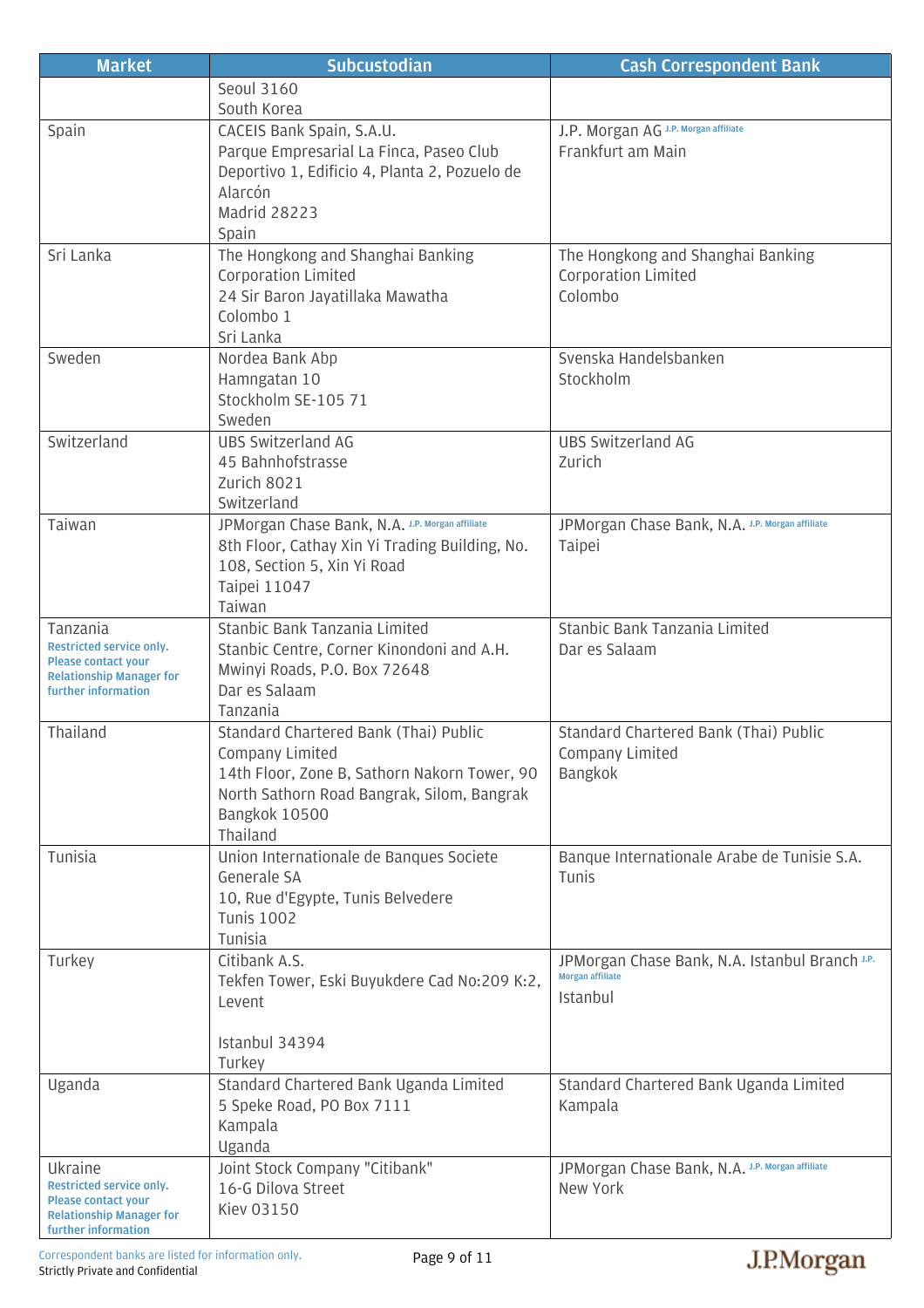| <b>Market</b>                                                                                                                                                                                                        | <b>Subcustodian</b>                                                                                                                                                                                                         | <b>Cash Correspondent Bank</b>                              |
|----------------------------------------------------------------------------------------------------------------------------------------------------------------------------------------------------------------------|-----------------------------------------------------------------------------------------------------------------------------------------------------------------------------------------------------------------------------|-------------------------------------------------------------|
|                                                                                                                                                                                                                      | Ukraine                                                                                                                                                                                                                     | Joint Stock Company "Citibank"<br>Kiev                      |
| <b>United Arab Emirates</b>                                                                                                                                                                                          | <b>HSBC Bank Middle East Limited</b><br>Emaar Square, Level 4, Building No. 5, P.O.<br>Box 502601<br>Dubai<br>United Arab Emirates                                                                                          | First Abu Dhabi Bank P.J.S.C<br>Dubai                       |
| United Kingdom                                                                                                                                                                                                       | JPMorgan Chase Bank, N.A. J.P. Morgan affiliate<br>4 New York Plaza<br>New York 10004<br><b>United States</b><br>Deutsche Bank AG Depository and Clearing<br>Centre<br>10 Bishops Square<br>London E1 6EG<br>United Kingdom | JPMorgan Chase Bank, N.A., London J.P. Morgan<br>affiliate  |
| <b>United States</b>                                                                                                                                                                                                 | JPMorgan Chase Bank, N.A. J.P. Morgan affiliate<br>4 New York Plaza<br>New York 10004<br><b>United States</b>                                                                                                               | JPMorgan Chase Bank, N.A. J.P. Morgan affiliate<br>New York |
| Uruguay                                                                                                                                                                                                              | Banco Itaú Uruguay S.A.<br>Zabala 1463<br>Montevideo 11000<br>Uruguay                                                                                                                                                       | Banco Itaú Uruguay S.A.<br>Montevideo                       |
| Vietnam                                                                                                                                                                                                              | HSBC Bank (Vietnam) Ltd.<br>106 Nguyen Van Troi Street, Phu Nhuan<br><b>District</b><br>Ho Chi Minh City<br>Vietnam                                                                                                         | HSBC Bank (Vietnam) Ltd.<br>Ho Chi Minh City                |
| WAEMU (Benin,<br>Burkina Faso, Guinea-<br>Bissau, Ivory Coast,<br>Mali, Niger, Senegal,<br>Togo)<br>Restricted service only.<br><b>Please contact your</b><br><b>Relationship Manager for</b><br>further information | Standard Chartered Bank Côte d'Ivoire S.A.<br>23 Boulevard de la Republique 1<br>Abidjan 01 B.P. 1141<br>Ivory Coast                                                                                                        | Standard Chartered Bank Côte d'Ivoire S.A.<br>Abidjan       |
| Zambia                                                                                                                                                                                                               | Standard Chartered Bank Zambia Plc<br>Standard Chartered House, Cairo Road P.O.<br>Box 32238<br>Lusaka 10101<br>Zambia                                                                                                      | Standard Chartered Bank Zambia Plc<br>Lusaka                |
| Zimbabwe<br>Restricted service only.<br><b>Please contact your</b><br><b>Relationship Manager for</b><br>further information                                                                                         | Stanbic Bank Zimbabwe Limited<br>Stanbic Centre, 3rd Floor, 59 Samora Machel<br>Avenue<br>Harare<br>Zimbabwe                                                                                                                | Stanbic Bank Zimbabwe Limited<br>Harare                     |